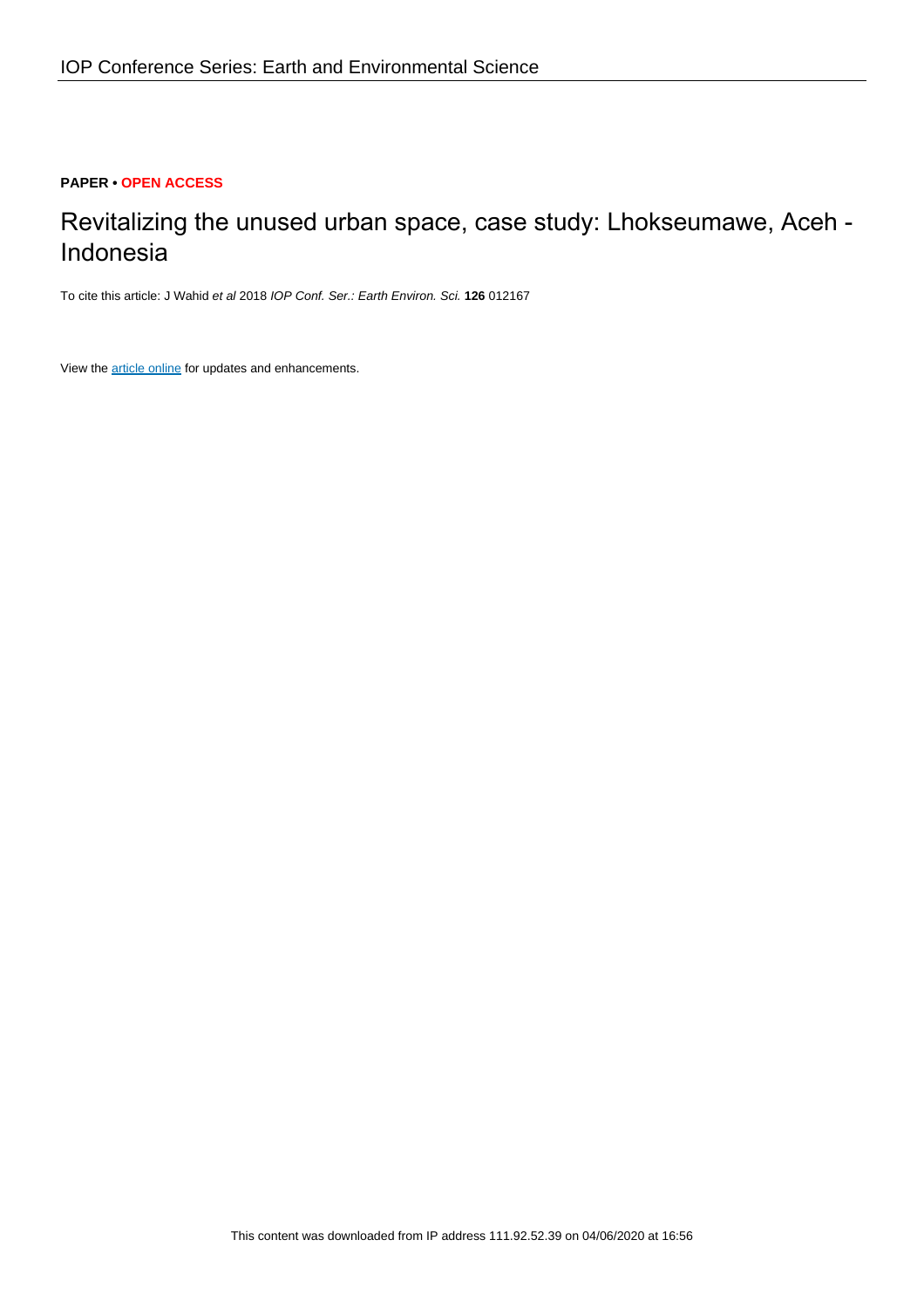# **Revitalizing the unused urban space, case study:** *Lhokseumawe, Aceh -Indonesia*

**J Wahid 1, B Karsono 2 , D R A Koesmeri3 and S E Indriannisa4** 

<sup>1</sup> Professor, Architecture Programme, Ajman University, AlJurf, Ajman, UAE/ Adjunct Professor Architecture Programme, Universiti Malaysia Sarawak, Malaysia.

<sup>2</sup> Lecturer and Researcher, Architecture Programme, Universiti Malaysia Sarawak, Malaysia

3 Lecturer and Researcher, Architecture Programme, Universiti Malaysia Sarawak, Malaysia

4 Final Year Student, Architecture Programme, University Malikussaleh - Aceh, Indonesia

E-mail: j.binwahid@ajman.ac.ae, kbambang@unimas.my, bkarsono@unimal.ac.id

**Abstract.** The phenomenon of urban decline in the highly industrialized nation is now slowly taking place in the developing world. Deindustrialization as defined as a decline in the manufacturing sectors led to the changes in social, economic and subsequently a shift in urban activities. By taking Lhokseumawe, Aceh, Republic of Indonesia as an example, this paper attempts to uncover the possibilities and opportunities in identifying the causes and tracing back on the decline. Lhokseumawe, Aceh was a well-known industrial region outside Java Island, and it has attracted thousands of workers from northern Sumatera and the nearby regions. After the downturn of the economy and the change in activities, the city slowly showed a decline. Scholars has estimated that one in six of the cities around the world that relied on oil and gas production activities will suffer from this phenomenological impact. Lhokseumawe is a good example of an industrial plants where PT Arun LNG (private limited company) operated since 1974 grew up rapidly and nicknamed "Petrodollar City". The trickle effect of the activities from the petrodollar business led to a few settlements popping up at the periphery as a result of urban sprawl from Lhokseumawe, however, the glory of the economic growth outlived within a short period. This was resulted from the production of PT Arun NGL which had dropped dramatically in the 2000s and suddenly closed the operation in October 2014. From these perspectives, this paper attempts to investigate the impact of deindustrialization within the urban space and activity in Lhokseumawe which have consequences to urban declining phenomena. By taking one of the revitalized urban space formerly known as Cunda Plaza (CP) as a case study area, the paper will apply synoptic method through observation, space mapping and interview techniques for gathering and examining the data. The findings indicates that Cunda Plaza is a magnet as a central hub of urban activities which can be integrated with other thriving activities from urban conurbation of academic related activities within the city.

Content from this work may be used under the terms of the[Creative Commons Attribution 3.0 licence](http://creativecommons.org/licenses/by/3.0). Any further distribution  $\omega$ of this work must maintain attribution to the author(s) and the title of the work, journal citation and DOI. Published under licence by IOP Publishing Ltd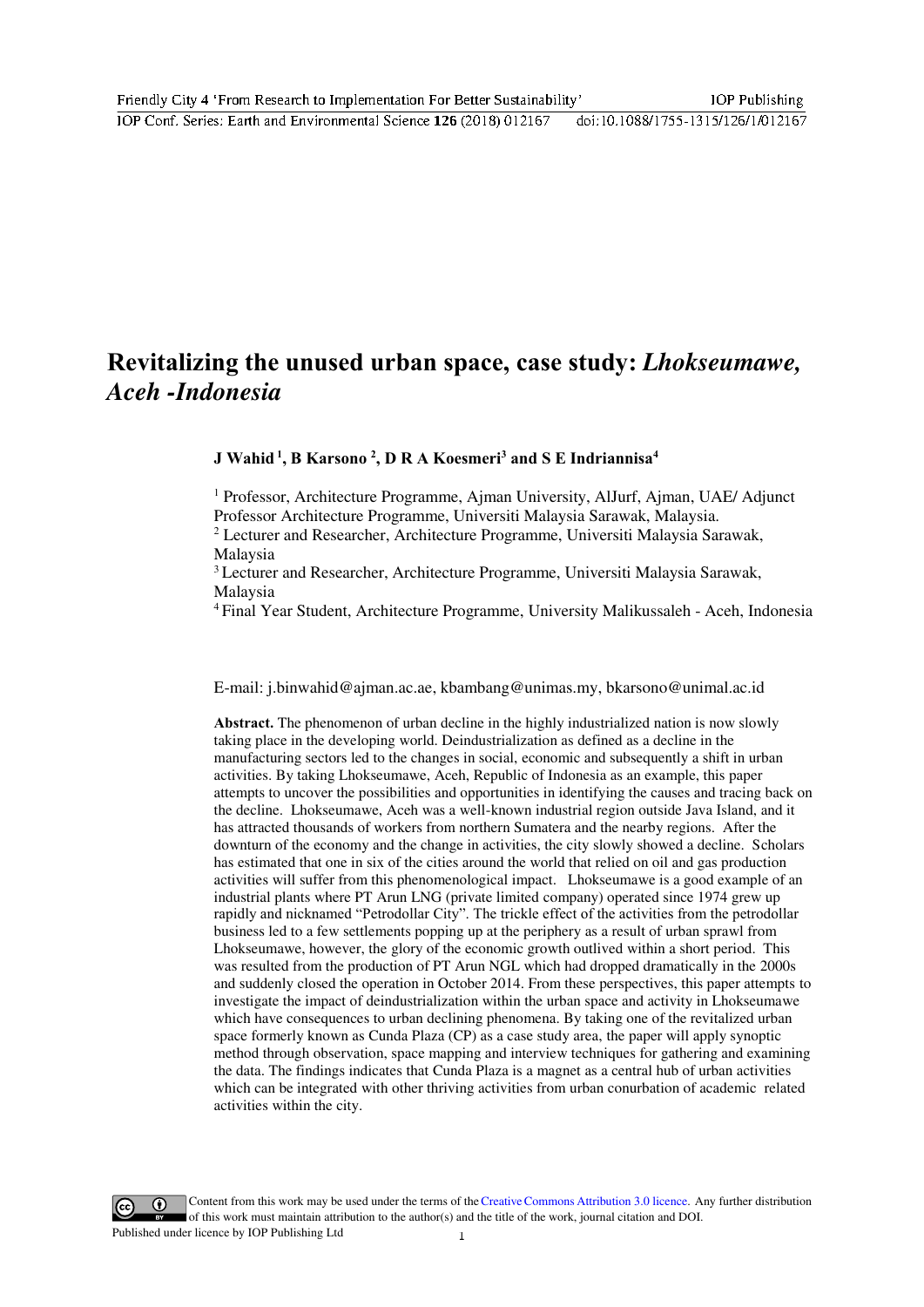Keyword: *deindustrialization, urban decline phenomenon, placemaking, urban linkage, urban space, revitalization, activity as generator, enhancing urban space* 

#### **1. Introduction**

Geographically, Lhokseuamwe - Aceh is located at 4 ° 54 '- 5 ° 18' North Latitude and 96 ° 20 '- 97 ° 21' East Longitude, located at the east coast of Sumatra Island, Indonesia. It has a total area of approximately 181.06 km2 with a population of around 180,000 people. Lhokseumawe was a well-known industrial region outside Java Island, and it has attracted thousands of workers from northern Sumatera and the neighboring regions. The city was generated by a petrogas company of PT (private limited company) Arun LNG, since then it grew into a rapid growing city simply nicknamed - "Petrodollar City". The trickle effect of the activities from the Petrodollar City led to an outgrowth of few settlements sprawling within the periphery of Lhokseumawe, however, the glory outlived within a short period. This was due to the decline of oil and gas production of PT. Arun NGL in the year 2000 and intermittently closed operation in October 2014. After the downturn of the economy and the change in urban activities it has shown a decline in the usage of space in the city. From a similar observation the scholars has estimated that one sixth of the cities around the world that relied on oil and gas processing activities will suffer from these similar impact [1], [11], [13]. As that of Lhokseumawe. These consequences affect the greatest part of the urban space. Tracing back from the early, 1990s, Cunda Plaza was a popular shopping center, equipped with children's playground and latest entertainment establishment in the city. The presence of Cunda Plaza encourage the construction of several other establishments such as Sultan Malikussaleh Airport, Bank of Indonesia office and other similar building types in Lhokseumawe. These physical development as a result of petrodollar, modern buildings slowly shaped the urban landscape of Lhokseumawe and turned it into the capital of North Aceh District. The growth of the city increased the pace of urbanization and the lifestyles of people also changed from an agrarian into a consumer society. With the existence of Cunda Plaza, it became the center of favorite places for the youngsters and public at large. Along the western part of Cunda Plaza there are rows of retail shops outlets providing various services and businesses. Thus, Cunda Plaza is a well-known modern shopping center at that time. However, in 1998, the political reformation that took place in Indonesia triggered the beginning of unsafe and internal conflicts both politically and commercially. The new political movement affects the production activities in PT Arun NGL declined tremendously. The decline in the production also led to the laid off the staffs and general workers and led to the displacement of the people. The shift of activities slowly taking place. The declining of the activities suddenly turned some areas into an unused and abandoned urban space until late 2010's.

The death of "petrodollar city" did not destroy the features of Lhokseumawe completely. In the year 2001 Malikussaleh University was established by the government to cater for academic pursuit of the locals in the northern region of Aceh. The location of Malikulsalleh as a higher institution in the region became the anchor activities of the city of Lhokseumawe again. The enrolment of the student at the university is reaching 12,000 students and suddenly, it became the hub of neighborhood regional development centre. Once again, the campus activities emerged as a continuous economic attraction to the region. From there, the businesses started to flourish again. The phenomenon of campus activities in Lhokseumawe has become the lifeline to generate a life in the city. This is the outset of this research that focused on the revitalizing of unused urban space of Lhokseumawe including the Cunda Plaza area for enhancing the city life.

#### **2. Literature**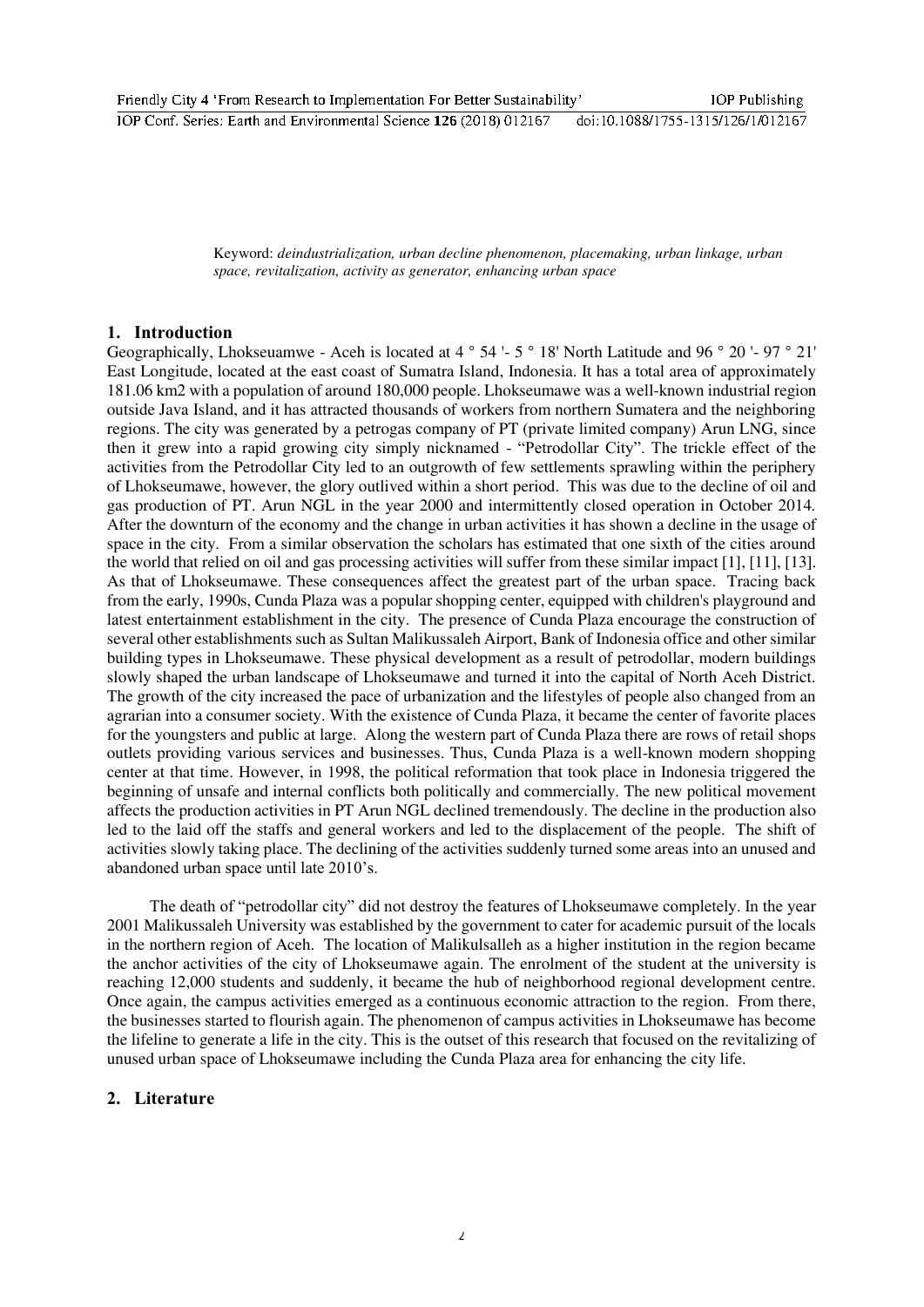The process of revitalization in an area or part of the city includes improving the physical and economic aspects of buildings and urban spaces. Physical revitalization is a short-term strategy intended to encourage long-term economic growth. Physical revitalization believed to improve the physical condition (including public spaces) of the city, but not in a long term process [4]. It is necessary to improve an economic activities which by considering the social, cultural and environmental aspects of the locality [2]

A city is a complex organism and the activities are complex as well, thus, economic revitalization do not solely depend entirely on physical aspects alone, several other aspects need to be addressed as follows [2] :

- *Physical Intervention*helps to initiate the physical activities of revitalization to be carried out in stages, including the development and improvement of the quality and physical condition of buildings, green open space, connecting the urban systems, and street furniture.
- *Economic rehabilitation* physical improvement of places including the areas that are targeted for short-term economic development as well as the informal and formal economic activities either local or international economic development for value aided services of the city. In the vitality context of revitalization it needs to be developed into multi-functional activities that include physical, economic, and social activities..
- *Social / institutional revitalization*The success of revitalizing an area will be measurable if the elements used to create an interesting environment is tangible and transparent and not solely on creating a beautiful place. These activities should have a positive impact that helps to improve the dynamics and social life of the community.

As explained in the above descriptions, the efforts to increase the vitality of the region can be manage through an arrangement of elements of attraction and activities that is accessible with a strong linkage for comfort and image representations. The attraction element is a region generator that is expected by the urban governance to generate vitality. The element can inculcate a place or a sense of place [3], [4]. The place must be recognizable and have a character as well as an identity of its own [5], [6]. In order to achieve this identity - the components must consist of a well-received physical features, tasteful appearance, continuous observed activities, functional and can communicate meaning and symbols through the physical and social linkage [4]. Accessibility as a linkage system is very important for connecting the elements of attraction through pedestrian pathways, linear open spaces or physical elements associated with the urban fabrics. The accessibility to all areas can be achieved by reducing traffic congestions and the continuous physical networks within the urban systems.

Comfort and image are the two major elements to protrude the clarity of space structure within the area by determining the hierarchy of space and regularity of connection in an urban networks [3]. Aesthetic and environmental qualities are required to provide comfort through the arrangement of urban elements with regards to proportion, scale and size, rhythm, sequence, pattern and texture, continuity, dominance and volume [7]. Environmental quality includes conditions of high and low implications on the urban ecosystems [8]. Thus, this paper limits itself on the revitalization strategy in unused urban space by strengthening or giving the attraction element of activity as the catalyst for urban vitality.

#### **3. Methodology**

This research use the synoptic method of collecting and analyzing data which is often referred to as rational methods. Systematic design in this method consists of several steps depending on the complexity of the case [9]. This method prioritizes the structured steps in problem solving by integrating several alternatives to reach the conclusion with respect to suggested motions. This approach helps to determine clarify of sequential details of the findings in order to extract the accepted suggestion in the discussions. The best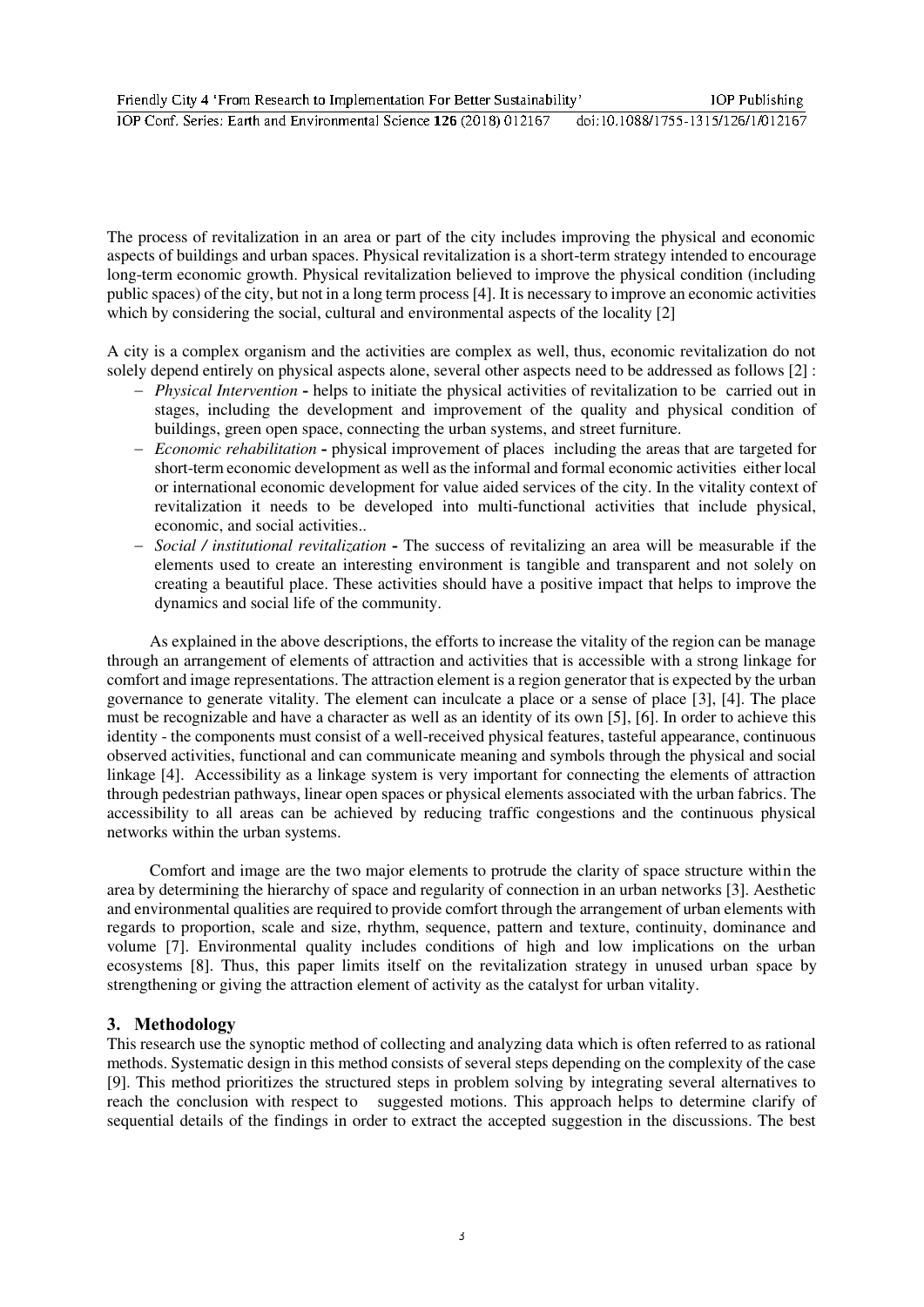solution seen from the quality or value that has the possibilities to give a better impact on the study. The steps are summarize as follows:

- - Primary and secondary data collection, includes:
	- a. Observations at Cunda Plaza by describing, sketching, and photographing the existing condition of the building and its context in relation to the urban context. Observations are made on weekdays, weekends, holidays and other peak hours according to the cultural pattern of the community. Physical data will be presented in the form of maps, photographs and pictures
	- b. Literature studies on the urban related phenomenon in the published materials are significant secondary data to enhance and support the argument related to the findings and discussions in the paper.
	- c. Formal and informal interviews with the government officers and urbanites are deemed vital to enrich the information.
- - During the urban reconnaissance, several problems on site through observations is done according to the elements of urban design principle [9], covering land use and buildings, public and social activities, street and pedestrian ways, as well as activity support
- - The integration of the prospect of the region is done according to the four elements of urban space are which include accessibility and linkage; comfort and image; uses and activities and sociability [3] in order to find the factors related to the new activity as regional generator.

# **4. Identification**

The diagram shows the location of Cunda Plaza and its urban context.



**Figure 1.** Land use and buildings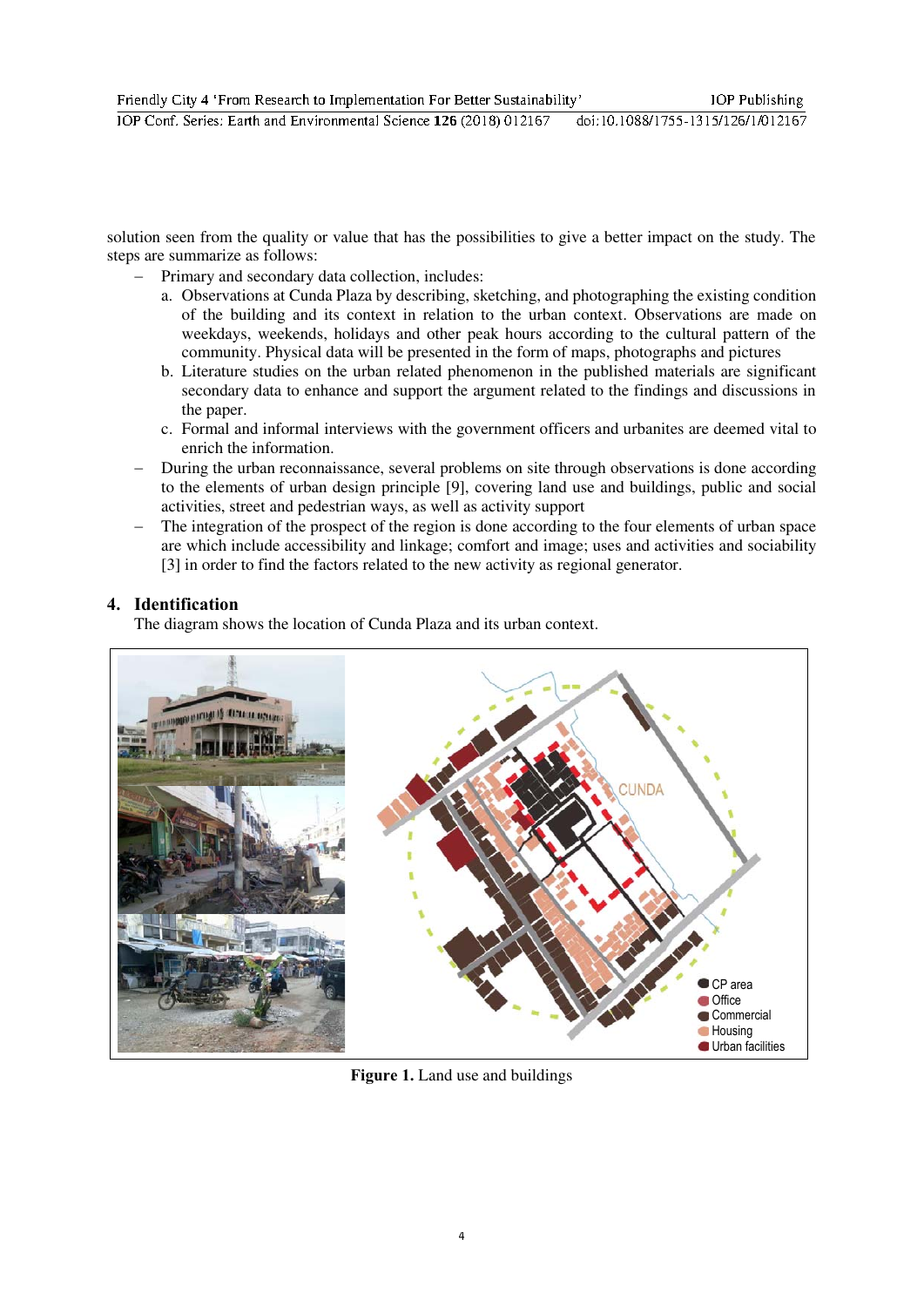

**Figure 2.** Activity mapping

Generally, the problem of the study area is identified and explained in the techniques of data collection. The findings of the study can be summarized in three categories such as:

- low activities in the open space,
- inaccessible circulation to the area, and,
- degradation of physical quality of the buildings and open space.

These findings evoke degradation of image of the place, such as:

#### *4.1.Land use and Buildings (Figure 1)*:

- Land use of the area is dominated by commercial, and residential zoning which strongly identified the functions
- The main commercial function is traditional market that takes place on the east side of Cunda Plaza.
- The architectural contribution is not positive where the present of buildings around the area that functioned as commercial, offices and residential are in bad shape and deteriorating facades.

#### *4.2.Public and Social Facilities :*

- Although Cunda Plaza has public amenities that contribute to the city infrastructure, nonetheless, the conditions are poor and deteriorating.
- Besides traditional markets, the majority of the social facilities of this region are dominated by educational related activities such as: the branch Campus (B) of the University of Al-Muslim, Mushola Al-Umaidah, Pasar Cunda, MIN Peukan Cunda and SDN 1 Muara Dua. Hence, the pattern of activities will signify the elements and features of the urban spaces.

#### *4.3. Street and Pedestrian Ways :*

- There are three (3) types of road system available as an access to the Cunda Plaza namely -Merdeka Barat and Merdeka Timur Street which act as a main artery while Station Street, T. Syiek Muhammad Said Street and H.Ibrahim Jabarrahmah Street served as local and neighbouring road that connect to the Cunda Plaza. It is observed that there is no continuity and conflicting pedestrian walkways caused the people cannot access the definite places or reaching the objective of destination by walking.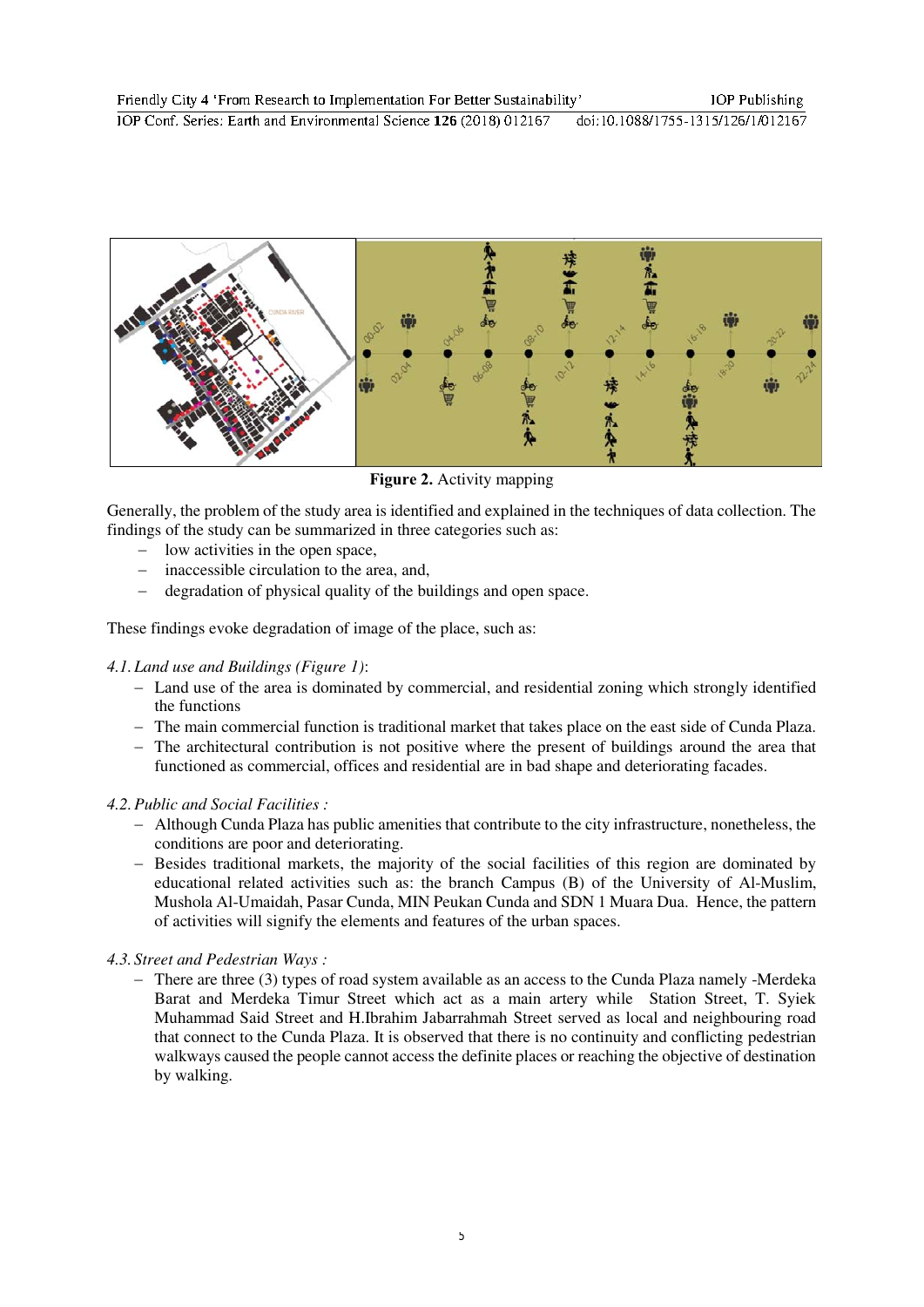IOP Conf. Series: Earth and Environmental Science **126** (2018) 012167 doi:10.1088/1755-1315/126/1/012167

*4.4.Activity Support (Figure 2):* 

- Actually the duration of activities around Cunda Plaza estimated to take place round the clock (24 hours).
- The activities are various according to different time of the day.
- The peak time for the activities between 6 am to 6 pm, which is dominated commercial transactions and educational related activities.
- Additionally, the remaining time are concentrated in several spots especially inside the building where food stalls and coffee shops are located.

# **5. Analysis and Recommendation**

It is notified that the weakness, strength and prospects of Cunda Plaza can be identified through the present of new activities that act as a generator and magnet to this place. The result of the analysis shows that Cunda Plaza has a successful location as an urban center. The existing traditional market and other activity supports around the area compliments the existing activity inside the mall and the surrounding retail areas. The integration of the activities suggested that the place is strategically suitable to pull the crowd although architecturally it is not appropriate. It is noted that the Cunda Plaza gave its own character as an urban contributor for the community. It developed a sense of place when asked on place identity as a reference. The potential of Cunda Plaza as an urban center offer various goods and services to the community not found in the traditional markets and vice versa, indirectly it complimenting the nature of business within the Central Business District of Lhokesemawe. Cunda Plaza. On the other hand, it can be integrated with its surrounding areas as a commercial hub that supports and enhances the economic activities of the region. However, the problems of the physical imbalance between land use and buildings function (commercial function and housing function) need to be scrutinized. In addition, other problems related to pedestrians inaccessibility due to disconnected pathways and degradation of building façades has to been given attention too. The area has a good prospect as a mixed-function activity such as a center of commerce, housing; as well as city recreational hub. The following table summarize the analysis. (Table 1).

| <b>FINDINGS</b>                                                                                                                                                             |                                                                                                            |                                                                                                                                                                                                                                                                                                                                                                                                                                                                   |  |
|-----------------------------------------------------------------------------------------------------------------------------------------------------------------------------|------------------------------------------------------------------------------------------------------------|-------------------------------------------------------------------------------------------------------------------------------------------------------------------------------------------------------------------------------------------------------------------------------------------------------------------------------------------------------------------------------------------------------------------------------------------------------------------|--|
| <b>WEAKNESS</b>                                                                                                                                                             | <b>STRENGTH</b>                                                                                            | <b>POTENTIALS</b>                                                                                                                                                                                                                                                                                                                                                                                                                                                 |  |
| <b>ACCESS &amp; LINKAGE</b>                                                                                                                                                 |                                                                                                            |                                                                                                                                                                                                                                                                                                                                                                                                                                                                   |  |
| • Poor pedestrian ways<br>There is no public<br>transportation passing through<br>Cunda Plaza.<br>There is no bus stop available.<br>Lack of universal design<br>facilities | $\blacksquare$ Clear urban<br>structure.<br>Moderate integration<br>between buildings<br>and urban spaces. | • Develop as an integrated commercial zone<br>contributed by the present of traditional markets for<br>the society with variety of goods.<br>• Develop as an important axis with the construction<br>of new networks parallel to H. Ibrahim Jabarrahmah<br>Street which can be used by all types of vehicles.<br>The development of connectivity of pedestrian paths<br>connecting West Merdeka Street and East Merdeka<br>Street will give access to the disable |  |
| <b>COMFORT &amp; IMAGE</b>                                                                                                                                                  |                                                                                                            |                                                                                                                                                                                                                                                                                                                                                                                                                                                                   |  |

**Table 1.** Analysis of Weakness, Strength and Prospects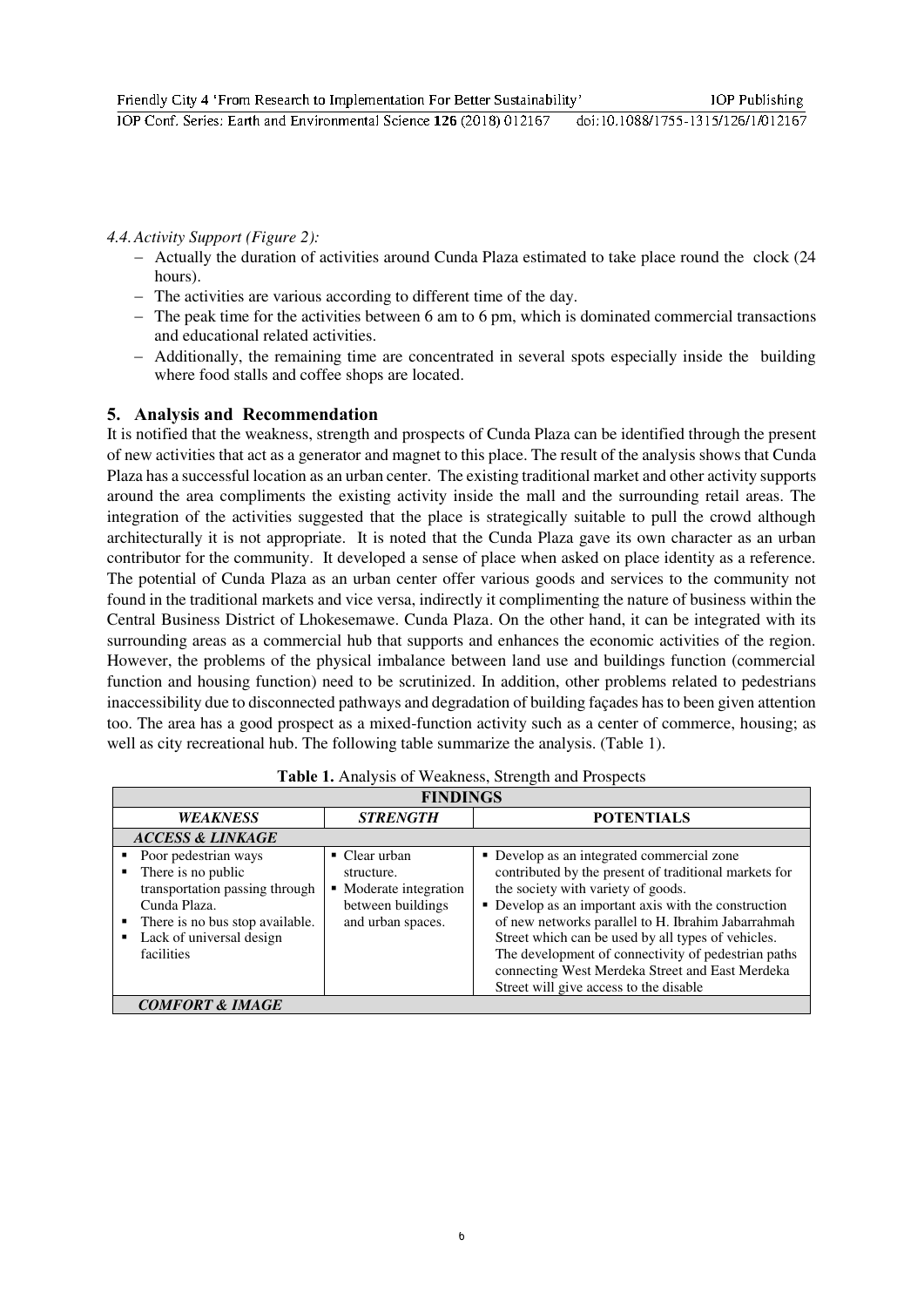IOP Conf. Series: Earth and Environmental Science **126** (2018) 012167 doi:10.1088/1755-1315/126/1/012167

| • Un authorized housing within<br>the area will give a bad image<br>to the urban settings<br>• The present of slum settlements<br>• Lack of soft-scape for urban<br>ecosystem<br>• Lack of street furniture<br>• Lack of security and safety<br>especially at night<br>• Unmanaged garbage | $\blacksquare$ Focus for a new<br>development as<br>there are plenty of<br>unused urban space.<br>• Cunda River can be<br>integrated as an<br>urban oasis with the<br>present of the river. | • An attractive river-scape area through improving the<br>access and quality of river corridor as a regional<br>attraction.<br>River as a natural source to integrate the natural and<br>built environment to sustain the urban eco-system<br>• The development will strengthen the image and<br>harmonized with the activities within the urban space<br>It helps to create a new image of the region.<br>• Development of open spaces into urban green lung of<br>the city that gives shady and comfortable<br>environment with the quality and quantity of local<br>vegetation and trees. |
|--------------------------------------------------------------------------------------------------------------------------------------------------------------------------------------------------------------------------------------------------------------------------------------------|---------------------------------------------------------------------------------------------------------------------------------------------------------------------------------------------|----------------------------------------------------------------------------------------------------------------------------------------------------------------------------------------------------------------------------------------------------------------------------------------------------------------------------------------------------------------------------------------------------------------------------------------------------------------------------------------------------------------------------------------------------------------------------------------------|
| <b>USES &amp; ACTIVITIES</b>                                                                                                                                                                                                                                                               |                                                                                                                                                                                             |                                                                                                                                                                                                                                                                                                                                                                                                                                                                                                                                                                                              |
| • Unorganized slum settlements<br>• Unused urban space that does<br>not have any activity.<br>No city facilities to connect<br>with other activities.<br>• Issues on Cunda Plaza that is<br>not managed anymore<br>(abandoned)                                                             | • Household activities<br>$\blacksquare$ Commercial<br>activities<br>• Various age groups<br>involve in the area<br>■ Temporary children<br>activities in open<br>space                     | • Create image ability in an area by integrating<br>traditional market activity with new activity of<br>trading in modern goods and commerce.<br>• Characteristics of the region need to maintain and<br>preserve the identity of the place by giving the<br>diversity of trading activities and products.<br>• Giving an opportunity to add new attractions besides<br>commercial activities as a regional activity generator.                                                                                                                                                              |
| <b>SOCIABILITY</b>                                                                                                                                                                                                                                                                         |                                                                                                                                                                                             |                                                                                                                                                                                                                                                                                                                                                                                                                                                                                                                                                                                              |
| • Issue of insecurity especially at<br>night<br>• Negative attitude towards the<br>people outside Aceh<br>• Lack of cultural diversity<br>• The uncivic attitude of the<br>local towards the environment                                                                                   | - High level in society<br>relationships and<br>social attachment<br>• The maintenance of<br>social space.                                                                                  | • Become an urban space that can be utilized as a<br>social interaction for society in commercial activities<br>as a catalyst.<br>• Become a urban space that has a distinctive identity<br>and character for the people.<br>Rew attractions can be added as catalysts to<br>strengthen the relationship and social attachment<br>among the community.                                                                                                                                                                                                                                       |

# **6. The Strategies**

The strategies applied to revitalize the urban space at Cunda Plaza may form economic, recreational and physical elements that act as a magnet to the area. These strategies establish vitality and well integrated with the context of the area [10]. From here, it is connected with the re-arrangement of the open space to establish accessibilities between physical and non-physical elements. The arrangement of the visual aspect within the open space can be expanded literally as explained below:

- - Determination of the networking gives a potential elements as a power of attraction and function of an activity in the area. The planning of the potential elements focussing on activity's determination, natural environment and artificial elements may contribute to the existing features of the area. The activity's planning in the open space is based on human needs in the public space such as: comfort, relaxation, passive and active engagement with environment [3] and elements of surprise in the physical settings [11]. Activity's planning as a generator is categorized into two groups such as: daytime and nighttime generator. On the contrary an artificial elements is planned to support the activities
- - Accessibility on the arrangement of circulation directed to the area for pedestrian, and vehicular movement need to be safe and comfortable. So far there are two potential direct access to the area by vehicles and pedestrians where Merdeka Barat and Merdeka Timur road both from the north and south direction. These roads have problems in term of quality of walkways and re alignment for the comfort of the pedestrian.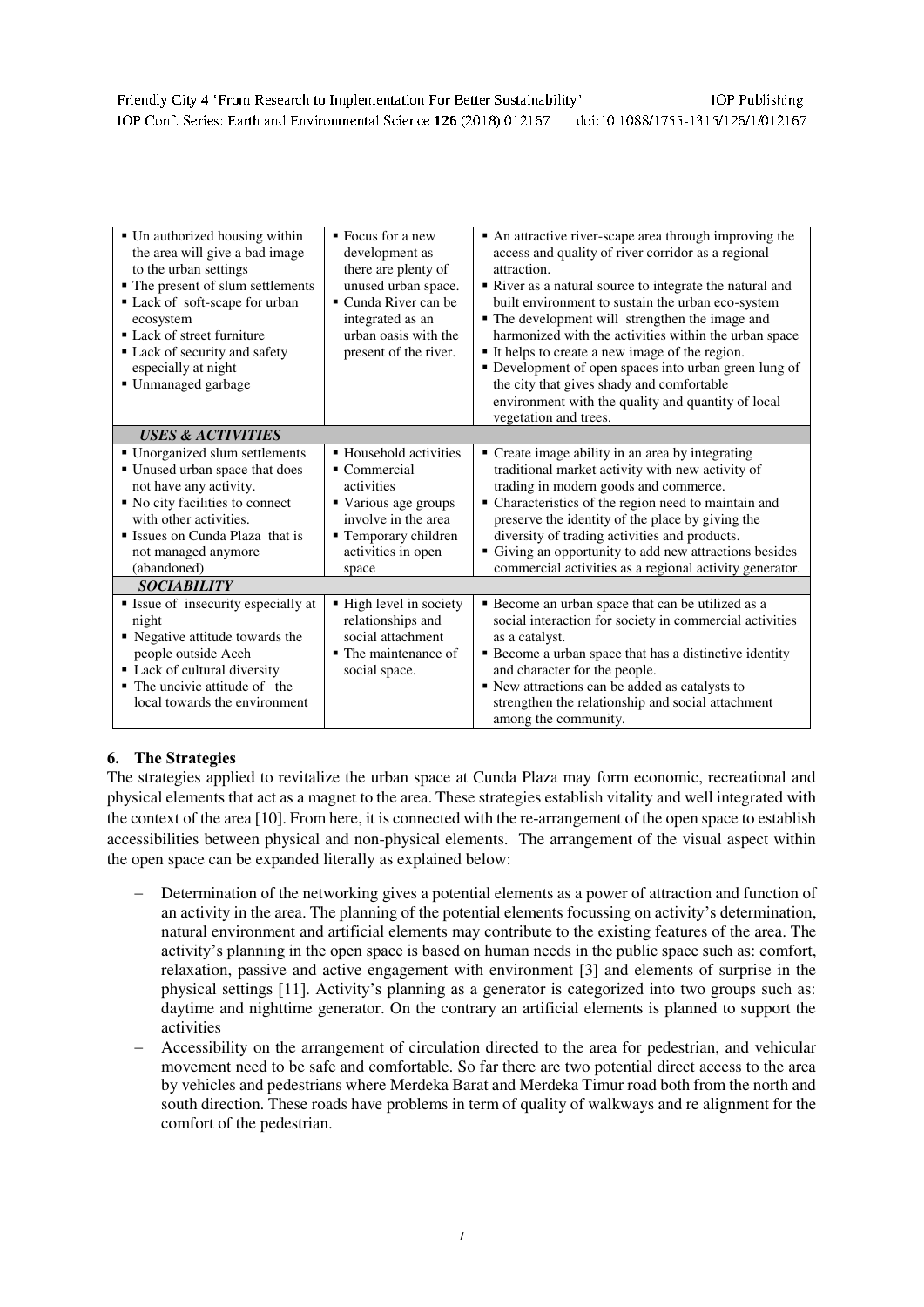- Visual linkage through a clear identification of space hierarchy helps to establish experiences in the open space with respect to human scale. Enhancing the orientation towards the river and open space can be established with the orientation of an axis and visual perception of the user. The application of the design principles enable to connect a various space elements in order to establish a visual orientation of the aesthetic physical elements of the space. The introduction of local vegetation and tasteful planting design will enhance the formal and informal pattern of the open space, street-scape and river corridor to create an interesting visual effect and image.
- - The concept of urban space distribution signifies by its function that help to support the basic activities such as: human interaction, movement, communication and recreation.

#### **7. Conclusion**

After analyzing the findings based on the theory and analysis, it is concluded that the revitalization of an unused urban space can be achieved through several effort such as developing a new functional-activities and elements that contribute to a new vitality in conjunction with its appearance as an urban magnet and generator in the area. Throughout our observation and analysis the Cunda Plaza area is a consequences of internal inside and outside spatial relationship in the urban design theory and the continuous urban linkage Trancik [7] in place theory. Given the strategies to revitalize unused urban space proven by the new functions and activity which are based upon local daily activities help to establish and enliven the time frame usage of the urban areas. It is also observed that the urban continuity through the pathways as mentioned by Lynch [12] can be considered in this case. Besides, creating the linkage between various functions that exist in the study area exploits several elements that already exist around the traditional market and the daily life of the local culture of the people within the city.

#### **References**

- [1] Ozdemir, S. (2014), *Intervening To Urban Decline by Urban Design Tools in Walled Cities :Lefkosa*, A Thesis Submitted To The Graduate School Of Natural And Applied Sciences Of Middle East Technical University.
- [2] Danisworo, M., Martokusumo, W. (2000), *RevitalisasiKawasan Kota: SebuahCatatandalamPengembanganandPemanfaatanKawasan Kota*, Buletin Urban Research Development Institute.
- [3] Carr, S., et all. (1992), *Public Space*, New York: Cambridge University Press.
- [4] Tiesdell, S., Oc, T., Heath, T. (1996), *Revitalizing Historic Urban Quarters*, Oxford: Architectural Press.
- [5] Garnham, H.L. (1985), *Maintaining the Spirit of Place*, Meza-Arizona: PDA Publishers Corporation
- [6] Norberg-Schulz, C. (1980), *Genius Loci: Toward A Phenomenology of Architecture*, New York: Rizzoli International Publication Inc.
- [7] Trancik, R. (1986), *Finding Lost Space*, New York: Van Nostrand Reinhold Company
- [8] Marsh, W.M. (1991), *Landscape Planning Environmental Applications*, New York: John Wiley & Sons, Inc.
- [9] Shirvani, H. (1989), *Urban Design Process*, New York: Van Nostrand Reinhold.
- [10] Wahid, J.,Karsono, B. (2008), *Creating Open Space's Sense of Place, case study: Deli's Sultanate Area).* Proceeding of International Seminar Arte-Polis 2 , 8 - 9 August 2008, Institute Technology of Bandung - Indonesia